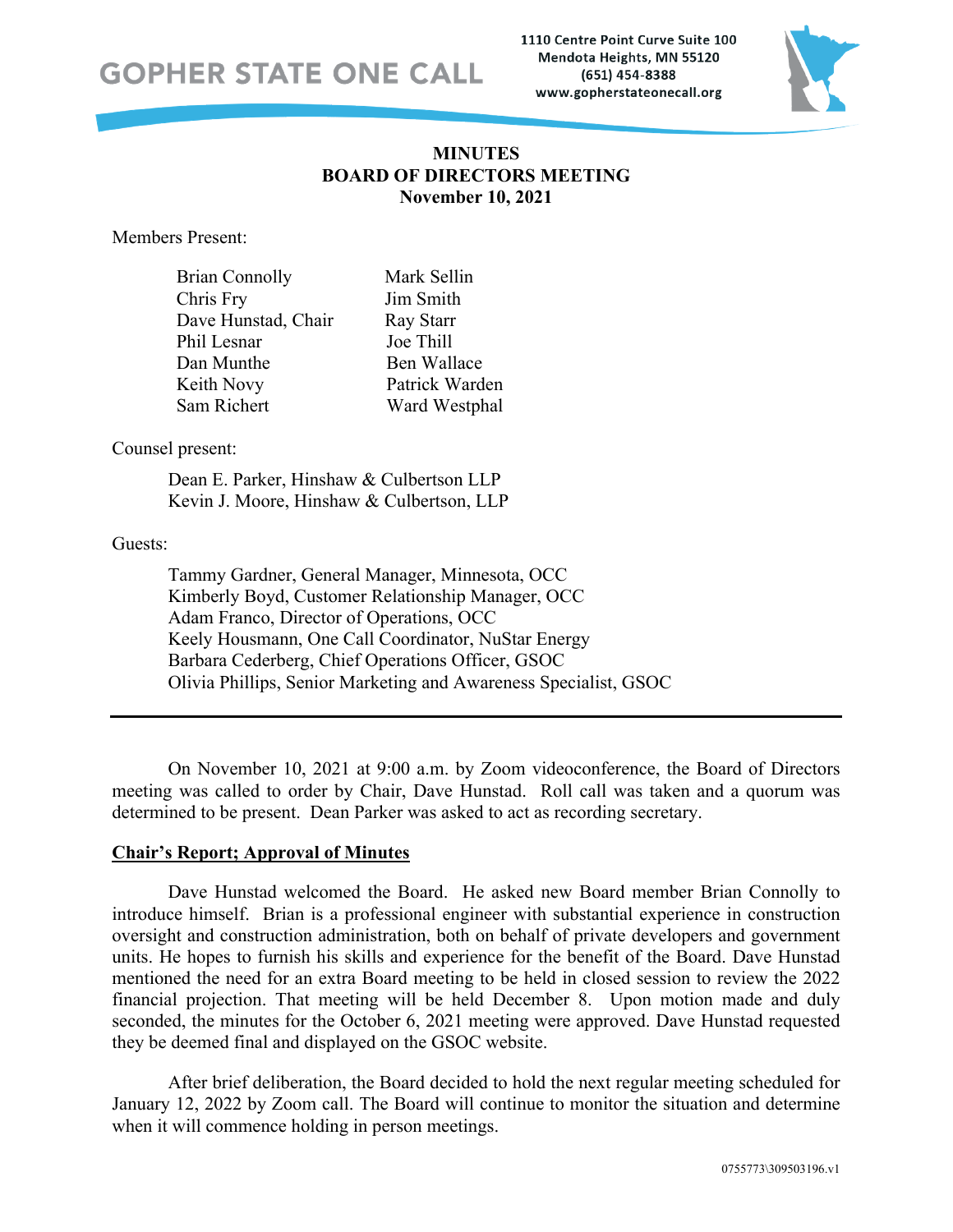# **GOPHER STATE ONE CALL**



### **COO Report**

Barb Cederberg advised the Board that ticket volumes for the month of October continued to be slightly lower than in 2020. Through the end of October, tickets are down approximately 2.2%, about 18,000 tickets. An approximately 20,000 reduction in home owner tickets accounts for all of this change.

Barb then reviewed the status of various projects. Her analysis of tickets in September that had start times adjusted due to the ITIC ticket review process indicates that very few tickets have start time delays of more than 60 minutes. The notification center has begun to keep track of some data with respect to voluntary calls to the notification center to report cut lines There were approximately 80 such calls during October. Most of them appear to be for communication lines cut. . These calls are strictly voluntary so they may not reflect what is occurring in the industry at large.

The notification center also conducted an analysis of locator related calls received at the help desk in October. 293 calls were reported as locator related by the help desk. Of those, 154 were for facilities not marked and 43 were for incorrect markings. Help desk agents are trained to advise the excavator to contact the utility directly and are pointed to the correct numbers on the ticket if they are uncertain where to call. Keith Novy said that it was important that facility operators receive those calls so they can take action to make sure correct locates are performed.

An analysis of excavator tickets submitted on Mondays and Tuesdays during September in the 11 county expanded metro area showed that many excavators are providing extra time for locators to mark. GSOC has engaged in an awareness program requesting that excavators provide more notice time than a minimum 48 hours if they are able to do so order to relieve pressure on locating resources. The analysis of tickets in the 11 counties showed that extra time was given on Mondays and Tuesday with 44% of the tickets. This compares to 36% of the tickets in 2020 so the awareness program has apparently been successful.

GSOC has become aware of a contract locator not supporting the meet ticketing process when it is used for days to construction that requires multiple updates. GSOC believes it has been successful over the past 3-4 years in increasing the use of meet tickets. Excavators have found it easy to use and it can serve locator resources. GSOC will support development of a case study regarding the effective use of meet tickets in order to help convince the contract locator to support the meet process.

GSOC continues to explore potential use of videos for its excavator initiative encouraging safe excavation practices. A number of potential videos have been reviewed but none have been found fully sufficient yet. A new series is in development which Barb expects to review shortly.

The Underground Utility Mapping Project Team made a presentation to the national Common Ground Alliance (CGA) conference in October. The presentation was very well received. The Project Team is a voluntary industry work group that intends to promote increased adoption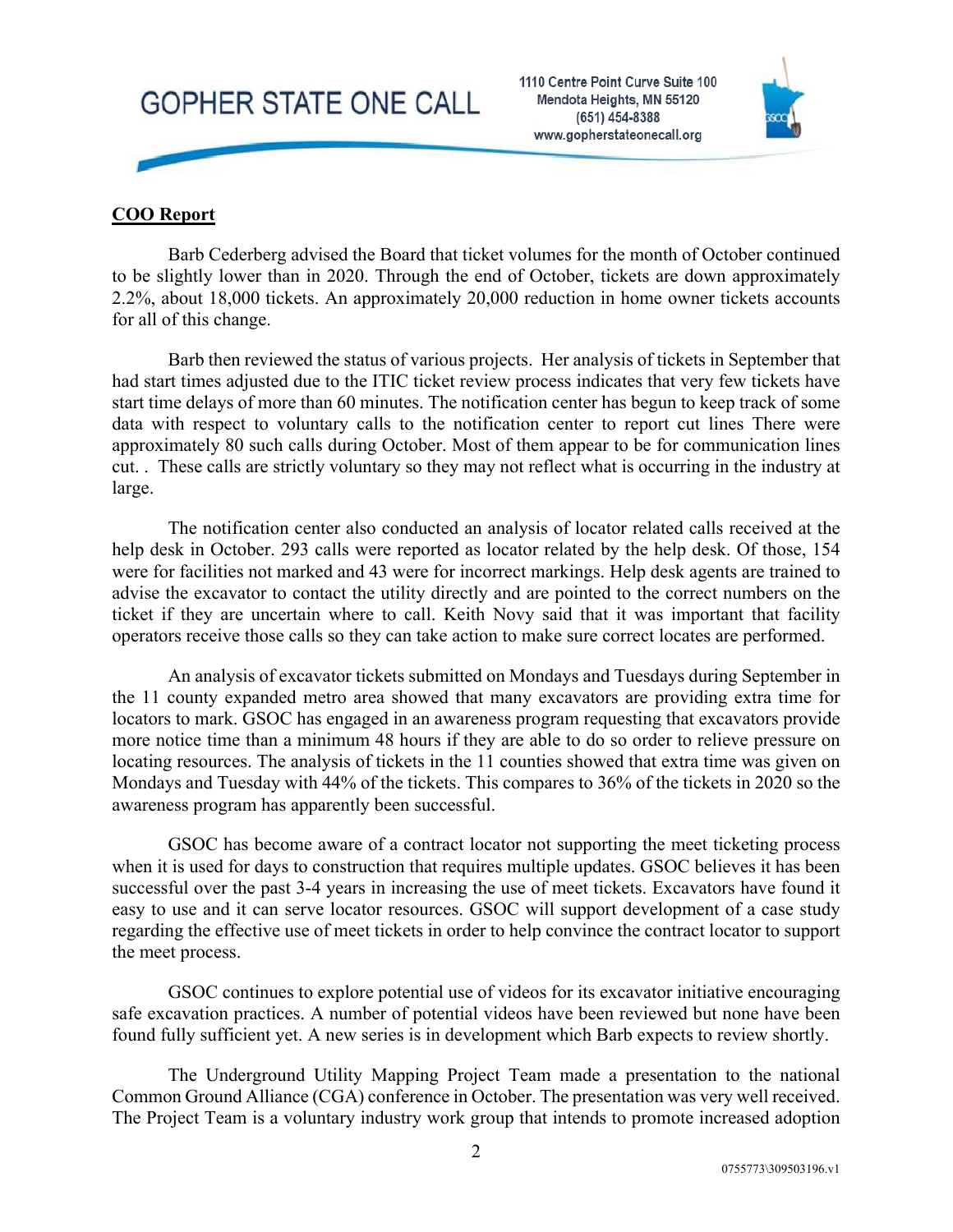## **GOPHER STATE ONE CALL**



of successful technologies to improve mapping and sharing of data. The group also plans to present at the Global Excavation Safety Conference in March, 2022. The group is exploring development of a prototype of the proposed system.

Ellingson Companies has requested a pilot project that would allow for export of the excavation polygon and a link to positive response so that information could be displayed on that company's excavation project GIS maps. Additional GIS technology resources have been acquired by OCC and Barb expects progress on this project shortly.

The GSOC website data analytics project continues to progress. The goal is to have some data available for viewing on the website in early 2022. GSOC hopes to provide graphics for analytics similar to those used for COVID-19, including 7 day rolling averages and daily data as of a certain date. Data is expected to include total tickets, ticket types and counts for the State and by County.

### **MnOPS Update**

Jim Smith advised the Board that MnOPS would be moving forward with Minn Stat Chapter 216D Stakeholder meetings. He noted that additional data requirements are really needed for the benefit of the whole industry. The MnOPS annual Safety Conference is planned to commence April 4. He acknowledged there were certain industry conflicts but indicated that conflicts would be unavoidable at that time of year.

### **PR/Awareness Report**

Olivia Phillips provided a summary of current awareness plans. There will be a specific efforts targeted to professional landscapers as a result of feedback from the industry indicating additional awareness and education on efficiently submitting tickets is desirable. GSOC also plans to continue an awareness program in conjunction with the St. Paul Saints and is expanding the ad market within the iHeart Radio Network to include station K102, a country music station. Olivia is also working on identifying videos for use with the excavator safety awareness initiative.

GSOC is in the early stages of planning damage prevention meetings. The hope is to have these meetings in person this winter. GSOC also plans physical presence at several expositions this winter and spring including Northern Green, for the landscaping industry, the Home and Garden Show, Excavation Safety Summit and CGA Conference.

#### **OCC Report**

Tammy Gardner, the General Manager of the notification center, noted the year-to-date decrease in total tickets and confirmed to the Board that the reduction is due entirely to the reduction in home owner tickets this year. Home owner tickets are still higher than 2019 levels however. Over 60% of home owners continue to submit tickets online. This is a significant benefit to the notification center since it frees up CSR time. Ticketing numbers indicate fewer updates,